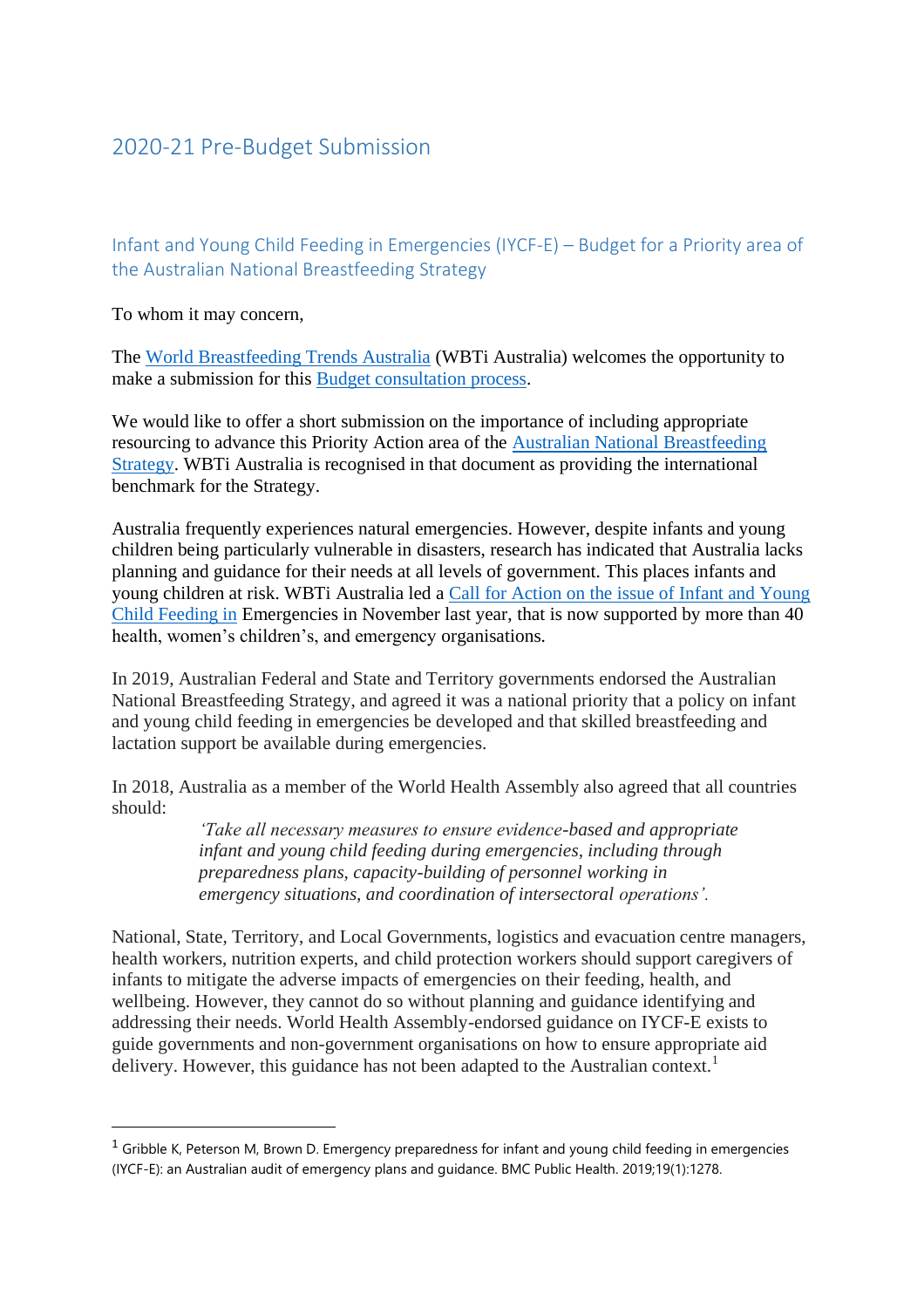Our Call for Action urged the Australian Government to protect the health and wellbeing of infants in future emergencies by taking the following actions:

- 1. Urgently designate the Australian Government Department of Health as the national agency responsible for providing advice and support to the states and territories on IYCF-E in the Commonwealth Disaster Response Plan.
- 2. Establish and appropriately fund a national advisory committee on IYCF-E, composed of stakeholders from governments, academe, emergency and health-related non-government organisations, and excluding commercial interests, to adapt international IYCF-E guidance to the Australian context and develop national planning principles for IYCF-E .
- 3. Commission the Australian Institute for Disaster Resilience to develop an Emergency Handbook on children including IYCF-E.
- 4. Include detailed advice for health workers on how to support mothers and other caregivers of infants in emergency preparedness, and in the feeding and care of infants and young children during emergencies in the updated National Health and Medical Research Council's Infant Feeding Guidelines for Health Workers

An [internationally recognised tool](https://pubmed.ncbi.nlm.nih.gov/25873985/) exists for costing the implementation of the policies recommended in the [WHO Global Strategy on Infant and Young Child Feeding.](https://www.who.int/nutrition/publications/infantfeeding/9241562218/en/) Using this tool, we estimate an indicative budgetary cost of \$1.8 million over 3 years to implement this policy. This comprises the total costs associated with the measures above, and includes establishment and ongoing costs. These costs are for all Australian government agencies. See Attachment for details.

The NHMRC Dietary Guidelines acknowledge evidence of the substantial financial and economic cost savings to the Australian health system which arise from supporting improved breastfeeding practices including in Australia.<sup>2</sup>

We urge the Australian Government in its leadership role to follow through the stated commitments in the ANBS by committing resources to the implementation and support of this Priority area in the 2021-22 Budget. Further delay in budgeting means more than half a million mothers and their infants and young children a year miss out on the protection they are entitled to.

Yours Sincerely

Naomi Hull RN, IBCLC, MPH National Coordinator WBTi Australia

Assoc Prof Julie Smith, WBTi AUS Member

Decalie Brown, Convenor IYCF-E Working Group

Alex Iellamo, IYCF-E and WBCi advisor

<sup>2</sup> Smith JP, Harvey PJ. Chronic disease and infant nutrition: is it significant to public health? *Public Health Nutr*. 2011;14(2):279-89, and Smith JP, Thompson JF, Ellwood DA. Hospital system costs of artificial infant feeding: estimates for the Australian Capital Territory. *Australian and New Zealand Journal of Public Health*. 2002;26(6):543-51.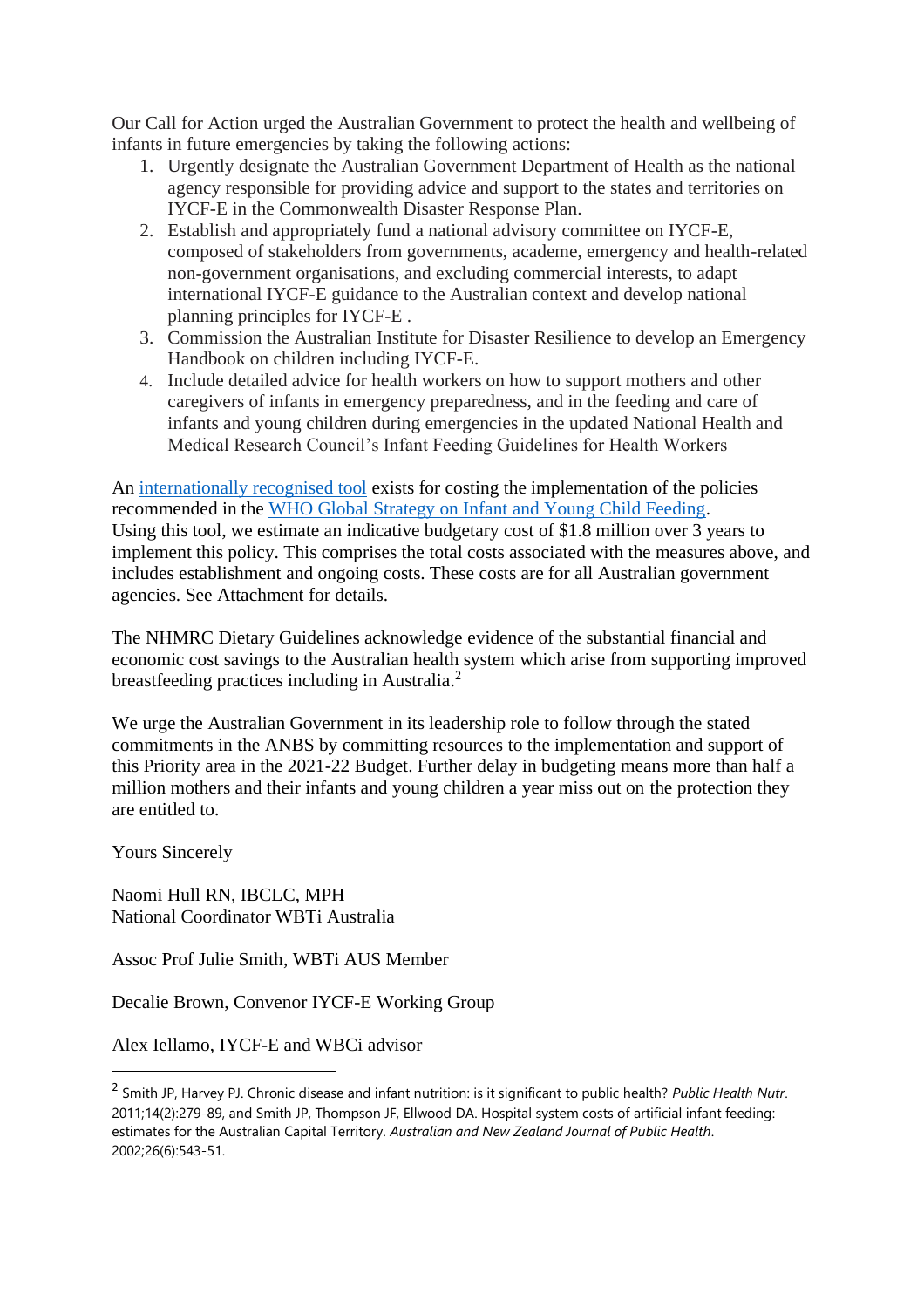Attachment: Indicative costings Next page